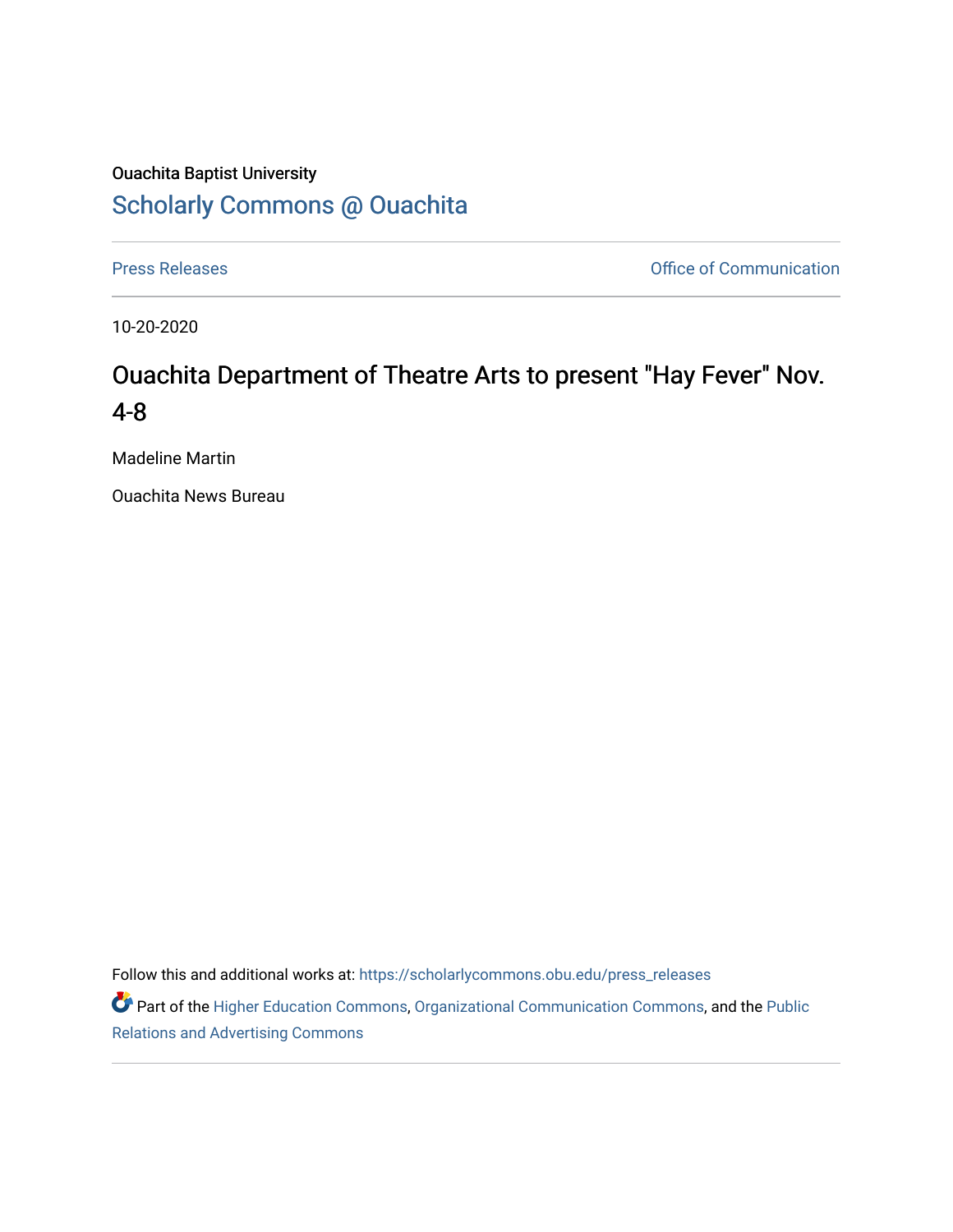

#### For immediate release

**Ouachita Department of Theatre Arts to present "Hay Fever***"* **Nov. 4-8**



*By Madeline Martin* October 20, 2020 For more information, contact OBU's box office at [boxoffice@obu.edu](mailto:boxoffice@obu.edu) or (870) 245-5569

ARKADELPHIA, Ark.—Ouachita Baptist University's Department of Theatre Arts will present its fall production, "Hay Fever," beginning Wednesday, Nov. 4, at 7:30 p.m. in Verser Theatre. Performances will continue Nov. 5-7 at 7:30 p.m., with a matinee performance on Sunday, Nov. 8, at 2:30 p.m. Due to COVID-19, seating is limited to Ouachita students, faculty and staff, but a ticketed livestreaming option will be available at [www.obu.edu/boxoffice.](http://www.obu.edu/boxoffice)

Written by Noel Coward, "Hay Fever" is a three-act comedy set in 1920s London. The plot focuses on the self-centered Bliss family, whose eccentricity becomes apparent when each member invites a guest for the weekend. The outsiders' visit sheds lights on the Bliss' craziness, eventually driving the guests away.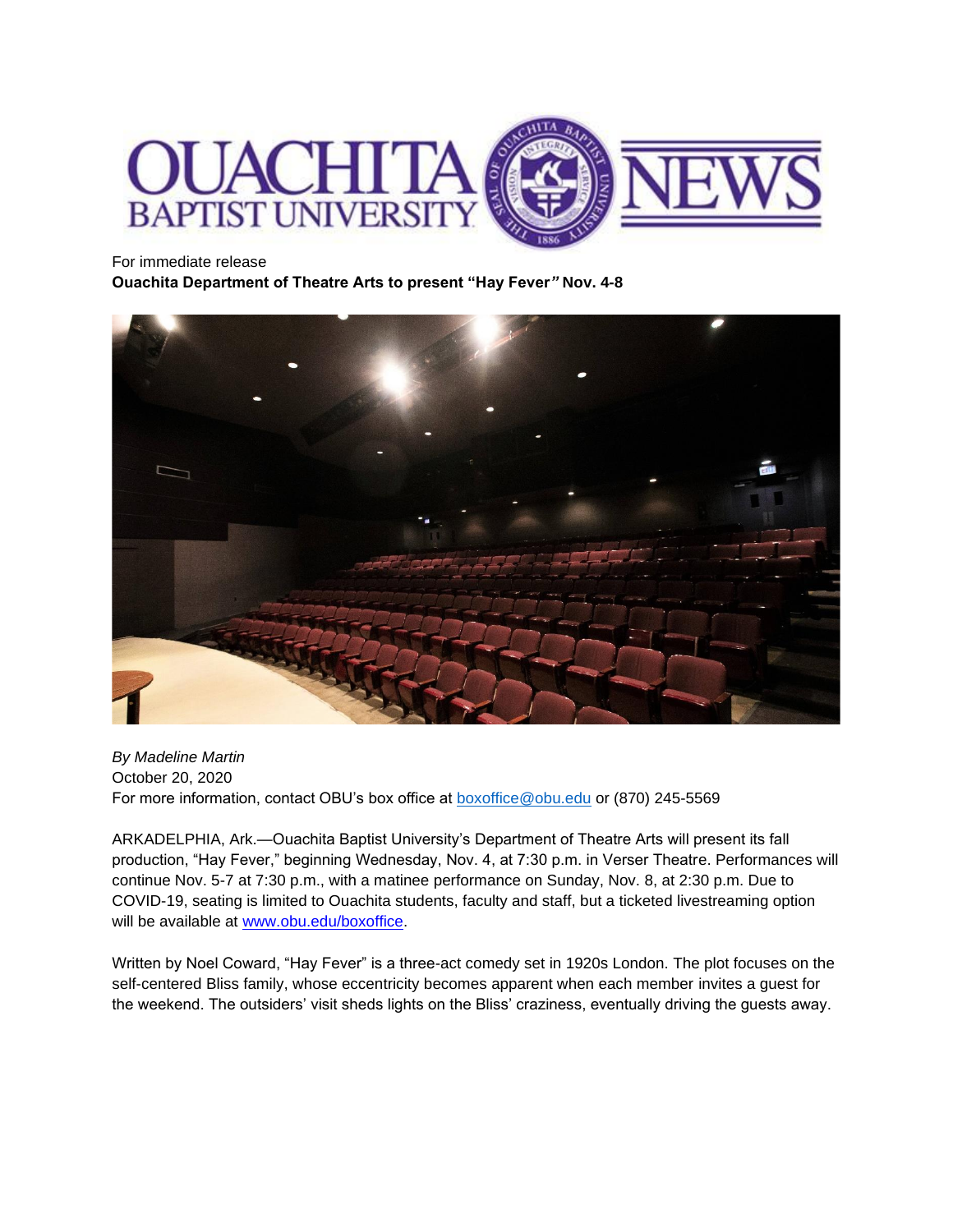Danielle Hall, a senior musical theatre major from Prairie Grove, Ark., plays the matriarch of the family, Judith Bliss, a former actress who longs to return to the stage.

"She loves a bit of drama," Hall said. "Her whole character is found in her trying to make drama in her own life since she misses the stage so much."

Paige Price, a senior musical theatre major from Plano, Texas, plays Judith's daughter, Sorel. Price said she enjoys the show's comedy-of-manners style.

"My favorite part of the process – besides just being lucky enough to do in-person theatre in these trying times – has probably been figuring out the dialect and finding the humor in the style of the show," Price said.

For director Matthew Murry, Ouachita visiting assistant professor of theatre arts, he hopes the audience finds an escape in the show's lighthearted nature.

"There's going to be something about it that you find interesting or unique," Murry said.



Eric Phillips, professor of theatre arts, serves as scenic and lighting designer, and Kelsey Looney, visiting assistant professor of theatre arts, serves as costume and makeup designer.

Kailee Morehart, a senior music major from Alexander, Ark., serves as assistant student lighting designer; Ashlynn Lockhart, a junior musical theatre major from Holiday Island, Ark., serves as stage manager; and Kinsey Potts, a junior musical theatre major from Wylie, Texas, serves as assistant stage manager.

Tickets are on sale at the OBU Box Office and [www.obu.edu/boxoffice.](http://www.obu.edu/boxoffice) Ouachita students receive one free ticket upon presentation of their student ID. For more information, contact the Box Office at (870) 245-5555 weekdays from 1-5 p.m.

# **Cast:**

- Danielle Hall, a senior musical theatre major from Prairie Grove, Ark., as Judith Bliss
- Ryan Lynch, a senior musical theatre major from Bryant, Ark., as David Bliss
- Sammy Campione, a junior musical theatre major from Waxahachie, Texas, as Simon Bliss
- Paige Price, a senior musical theatre major from Plano, Texas, as Sorel Bliss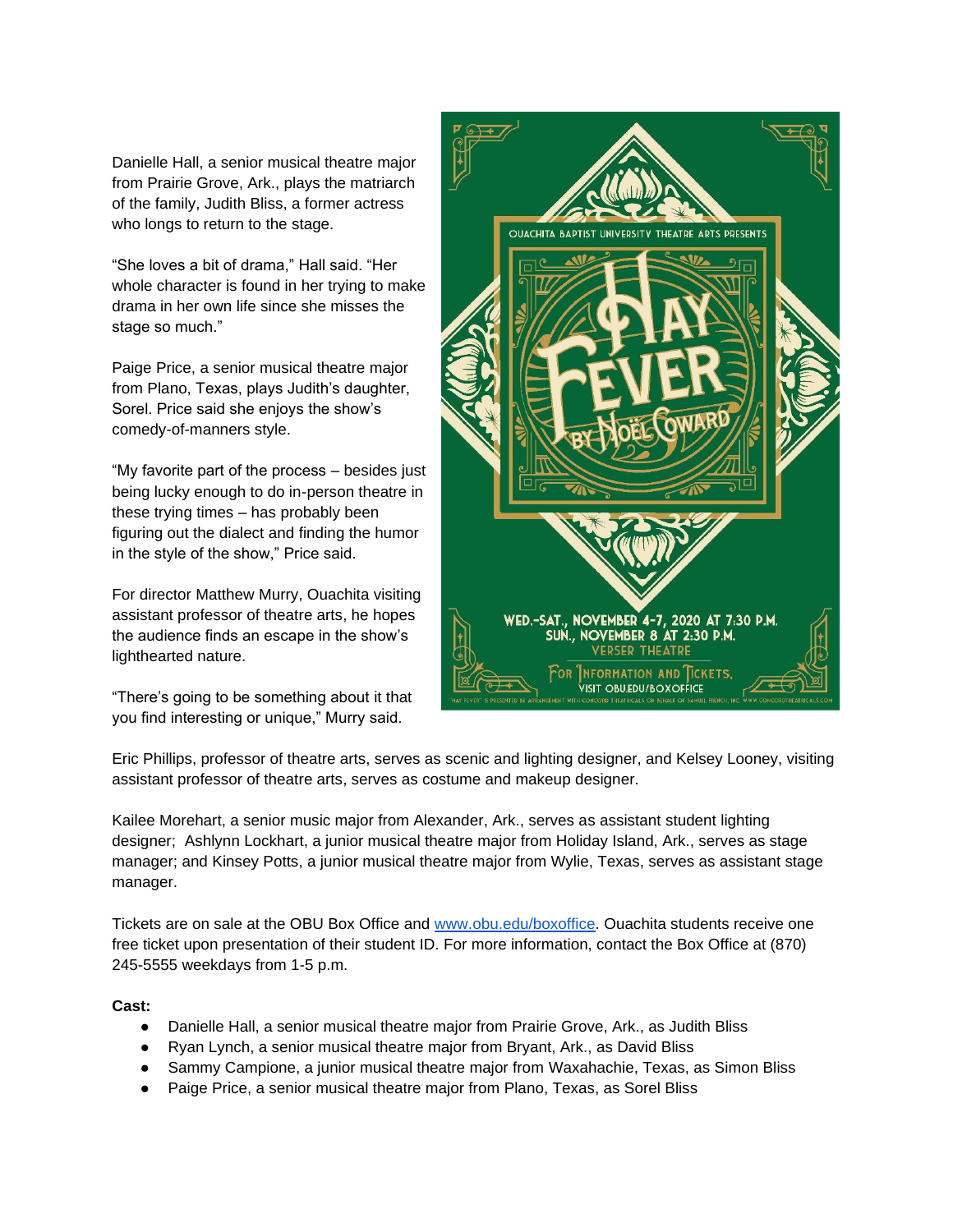- Landon Denman, a sophomore theatre arts and history double major from Fort Worth, Texas, as Sandy Tyrell
- Elizabeth Dawson, a senior musical theatre major from Little Rock, Ark., as Jackie Coryton
- Molly Kennedy, a senior musical theatre major from Melissa, Texas, as Myra Arundel
- Carlin Campbell, a senior musical theatre major from Rose Hill, Kan., as Richard Greatham
- Makenna Schaeffer, a junior musical theatre major from Texarkana, Ark., as Clara
- Kinder Hinrichs, a freshman theatre arts major from Harrison, Ark., as the male swing
- Autumn Romines, a senior musical theatre major from Cabot, Ark., as the understudy for Judith Bliss
- Payton Mixon, a sophomore musical theatre major from New Caney, Texas, as the understudy for Sorel Bliss
- Elizabeth Ring, a senior musical theatre major from Cabot, Ark., as the understudy for Jackie Coryton.
- Hannah Adair, a senior musical theatre major from Bryant, Ark., as the understudy for Myra Arundel
- Amy Jackson, a senior theatre arts and communications & media/film studies double major from Cypress, Texas, as the understudy for Clara

# **Crew leaders:**

- Mikenzie Blase, a sophomore theatre arts and education double major from Texarkana, Texas, as house manager
- Bailey Ellison, a junior theatre arts major from Walnut Ridge, Ark., as property master
- Amy Jackson, a junior theatre arts major from Cypress, Texas, as makeup/hair crew head
- Julia Letcher, a sophomore musical theatre major from Plano, Texas, as sound crew head and board operator
- Madeline Martin, a senior musical theatre and communications & media/strategic communications double major from Sheridan, Ark., as publicity head
- Ray Medina, a junior musical theatre and mass communications double major from Shreveport, La., as costume crew head
- Kristi Roshto, a senior English major from Alexandria, La., as food props crew head
- Matigan Snook, a junior theatre arts major from Cedar Hill, Texas, as light crew head and board operator

#### **Costume crew:**

- Abi Anderson, a senior theatre arts and education double major from Mesquite, Texas
- Brittney Bedlington, a sophomore theatre arts and education double major from Bedford, Texas
- Chaney Campbell, a sophomore musical theatre major from Rogers, Ark.

#### **Makeup & hair crew:**

- Sara Kate Cole, a sophomore musical theatre major from Fort Smith, Ark.
- Hayley Johnson, a sophomore musical theatre major from Hot Springs, Ark.
- Grace Woodward, a freshman musical theatre major from Plano, Texas

# **Technical, lighting and props crew:**

- Abi Anderson, a senior theatre arts and education double major from Mesquite, Texas, as props build crew
- Wyatt Ashlock, a sophomore theatre arts and communications & media/film studies double major from Royse City, Texas, as camera/streaming operator